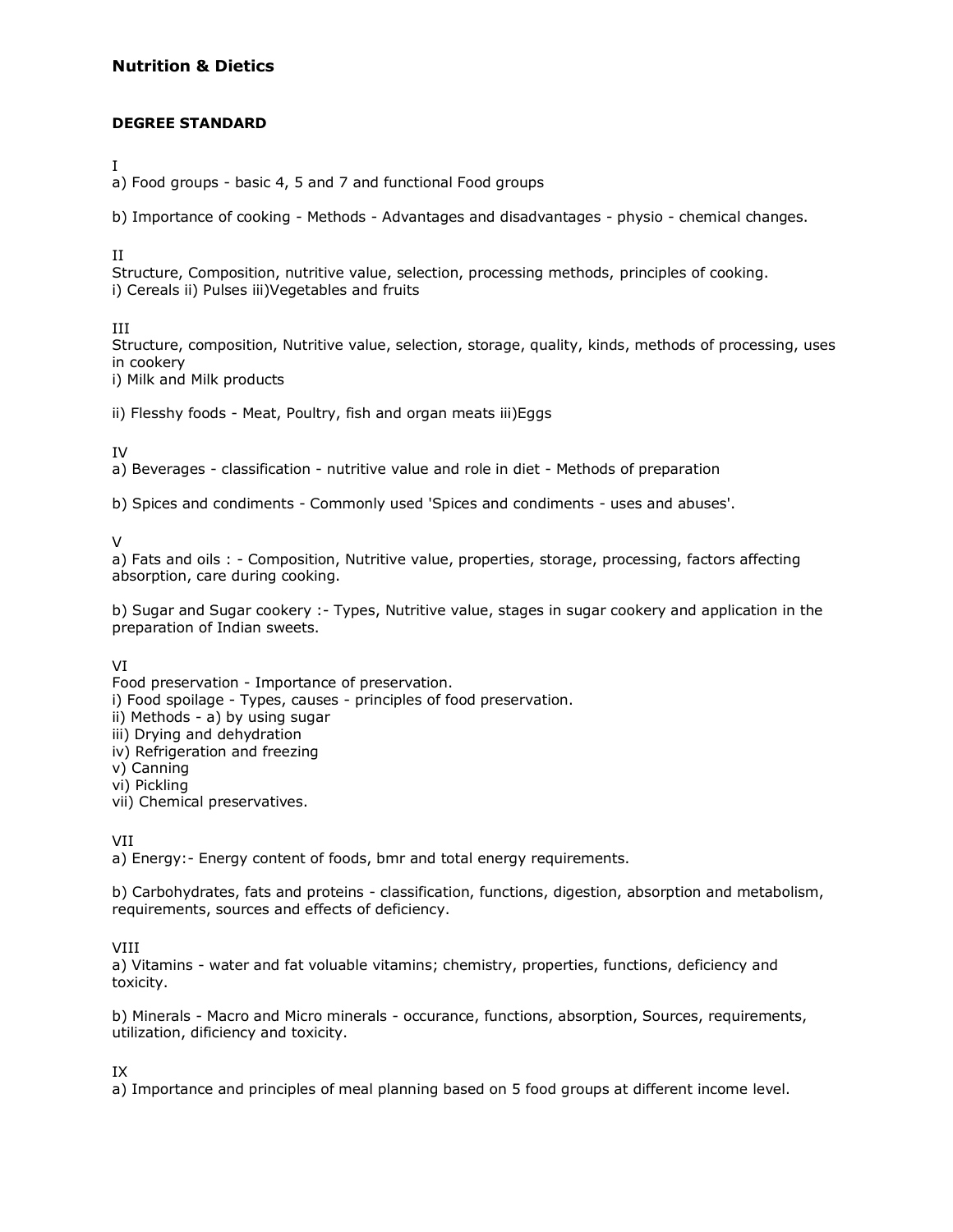## **Nutrition & Dietics**

b) ICMR Nutritional requirements for different age groups - Infancy, Children, Adolesencts, Adults and the aged and Pregnancy and lactation.

X

a) Nitritional assessment - Methods - Advantages and disadvantages.

b) Malnutrition - causes, methods to alleviate malnutrition - importance of nutrition education.

c) Feeding programmes in action in State.

PAPER -II

I.

a) Diet Therapy - Definition, concept, principle, classification of therapeutic diets, feeding the patient.

b) Dietition - Role, qualities, types

c) Diet counselling.

II. Etiology, signs and symptoms, dietary modifications and counselling measures for

a) Castro intestinal disorders - Peptic ulcer, diarrhea, constipation, malabsorption syndrome.

b) Liver and Gall Bladder: Hepatitis and cirrbosis, hepatic coma, cholethiasis and cholecystitis.

c) Pancreas: Pancreatitis and diabetes mellitus

III.

Etiology, signs and symptoms dietary modifications and counselling measures fo

a) Obesity and underweight

b) Cardio-vascular diseases : Hypertension, atherosclerosis, Ischemic heart diseases, cardiac failure

c) Renal disorders - nephritis, Nephrosis, Urenia and Renal failure, Renal Stones.

IV.

a) Diet in allergies, causes, tests, elimination diets.

b) Pre-Operative and post operative diets.

c) Cancer - causes, dietary modifications, different types of therapy.

V.

a) Types of catering - Commercial, transport, industrial and Hospital

b) Quantity cookery - Selection, Purchasing and storage, standardisation of recipe, portion control, utilisation of left over food.

VI.